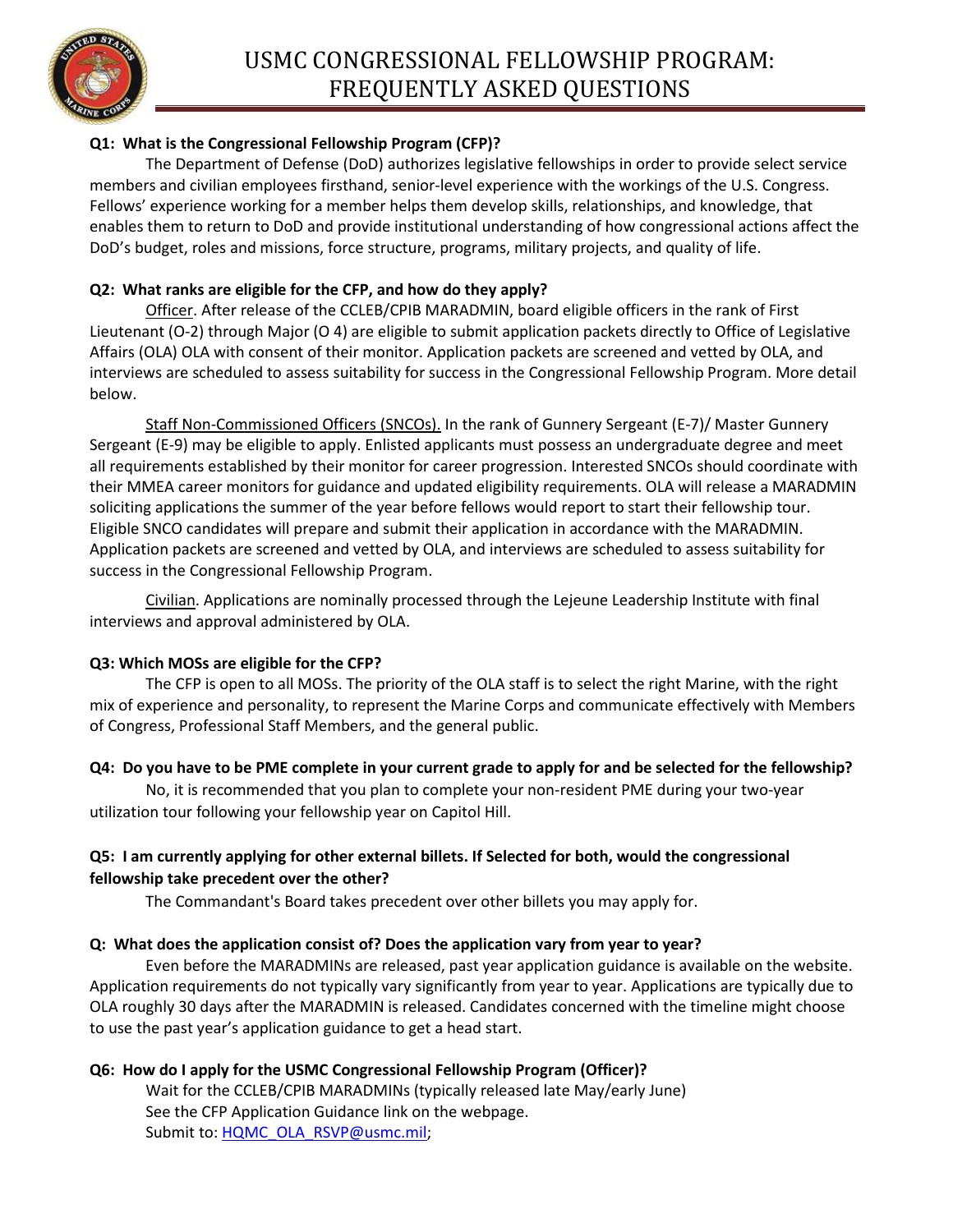### **Q7: What happens next?**

Officers: OLA will review all applications and select Officers to interview in person or via SVTC prior to the convening of the CCLEB/CPIP. Officer interviews are typically conducted in mid-to-late August. Applicants should ensure any dates of interview non-availability, or any limitations on SVTC capability, are noted on the Administrative Action Form. The names of officers successful in interviews will be endorsed and forwarded to MMOA-3 for final consideration. Successful applicants will be informed via CCLEP/CPIB results MARADMIN at the conclusion of the boards.

SNCOs: OLA will review all applications and select SNCOs to interview. SNCO interviews are typically conducted in August. Applicants should ensure any dates of interview non-availability, or any limitations on SVTC capability, are noted on the Administrative Action Form. OLA will consult with MMEA to select candidates with consideration for individual career progression and the needs of the Marine Corps. The names of SNCOs selected for the program will be announced via MARADMIN.

### **Q8: How can I prepare for the Interview Panel?**

Nominees for the CFP are not expected to be experts in legislative affairs. Personality and the ability to effectively communicate and represent the Marine Corps are essential components of a successful Congressional Fellow; applicants should prepare as they would for a professional civilian interview. Marines selected for interviews are encouraged to become familiar with key Marine Corps policies and programs, to include such topics as Force Design, the F-35, ACV, Pacific Realignment, Sexual Assault Prevention and Response, Social Media policy, and MAGTF operations.

### **Q9: What does the Congressional Fellowship Interview Board look for in a Candidate?**

Effective communication and building relationships with Members, office staff, and Professional Staff Members are essential for a successful assignment. The Interview Board focuses on those Marines who can use their background and experience to speak about the Marine Corps writ large, but also have their own personal interests that contribute and shape the overall individual.

## **Q10: How many Marines are selected each year for the CFP?**

The Assistant Secretary of Defense for Legislative Affairs (OSD (LA)) establishes a minimum number of Congressional Fellows based on individual Service requirements and requests. HQMC OLA typically selects 11 Officers and 3-5 SNCOs each year.

### **Q11: What happens if I am selected to interview but not accepted into the CFP?**

If a Marine Officer is not selected for the CFP, then MMOA will assign these Marines to either an appropriate level resident PME, or a FAO/RAO billet if eligible.

### **Q12: How long is the Congressional Fellowship Program?**

Officers:

|               | 2023                                                                |             |             |                  | 2024                                                                |                    |                    |             |             | 2025               |                    |                    |                    | 2026               |                    |                    | 2027               |                    |                    |                    |
|---------------|---------------------------------------------------------------------|-------------|-------------|------------------|---------------------------------------------------------------------|--------------------|--------------------|-------------|-------------|--------------------|--------------------|--------------------|--------------------|--------------------|--------------------|--------------------|--------------------|--------------------|--------------------|--------------------|
|               | JAN-<br>MAR                                                         | APR-<br>JUN | JUL-<br>SEP | OCT-<br>DEC      | JAN-<br><b>MAR</b>                                                  | APR-<br><b>JUN</b> | JUL-<br><b>SEP</b> | OCT-<br>DEC | JAN-<br>MAR | APR-<br><b>JUN</b> | JUL-<br><b>SEP</b> | OCT-<br><b>DEC</b> | JAN-<br><b>MAR</b> | APR-<br><b>JUN</b> | JUL-<br><b>SEP</b> | OCT-<br><b>DEC</b> | JAN-<br><b>MAR</b> | APR-<br><b>JUN</b> | JUL-<br><b>SEP</b> | OCT-<br><b>DEC</b> |
| Masters       |                                                                     |             |             | <b>Full Time</b> |                                                                     |                    |                    |             |             |                    |                    |                    |                    |                    |                    |                    |                    |                    |                    |                    |
| Degree        |                                                                     |             |             | Student          | Part Time Student (Night School) (18 Cr.)                           |                    |                    |             |             |                    |                    |                    |                    |                    |                    |                    |                    |                    |                    |                    |
| Participation |                                                                     |             |             | (18 Cr.)         |                                                                     |                    |                    |             |             |                    |                    |                    |                    |                    |                    |                    |                    |                    |                    |                    |
| Fellowship    |                                                                     |             |             |                  | DoD Hill Fellowship<br>DoD Fellowship Legislative Payback 24 Months |                    |                    |             |             |                    |                    |                    |                    |                    |                    |                    |                    |                    |                    |                    |
| Program       |                                                                     |             |             |                  |                                                                     | (Full Time Marine) |                    |             |             |                    |                    |                    |                    |                    |                    |                    |                    |                    |                    |                    |
| 36-Month      |                                                                     |             |             |                  |                                                                     |                    |                    |             |             |                    |                    |                    |                    |                    |                    |                    |                    |                    |                    |                    |
| Obligated     | 36 Payback - 24 Month Utilization Tour / 12 Month Obligated Service |             |             |                  |                                                                     |                    |                    |             |             |                    |                    |                    |                    |                    |                    |                    |                    |                    |                    |                    |
| Service       |                                                                     |             |             |                  |                                                                     |                    |                    |             |             |                    |                    |                    |                    |                    |                    |                    |                    |                    |                    |                    |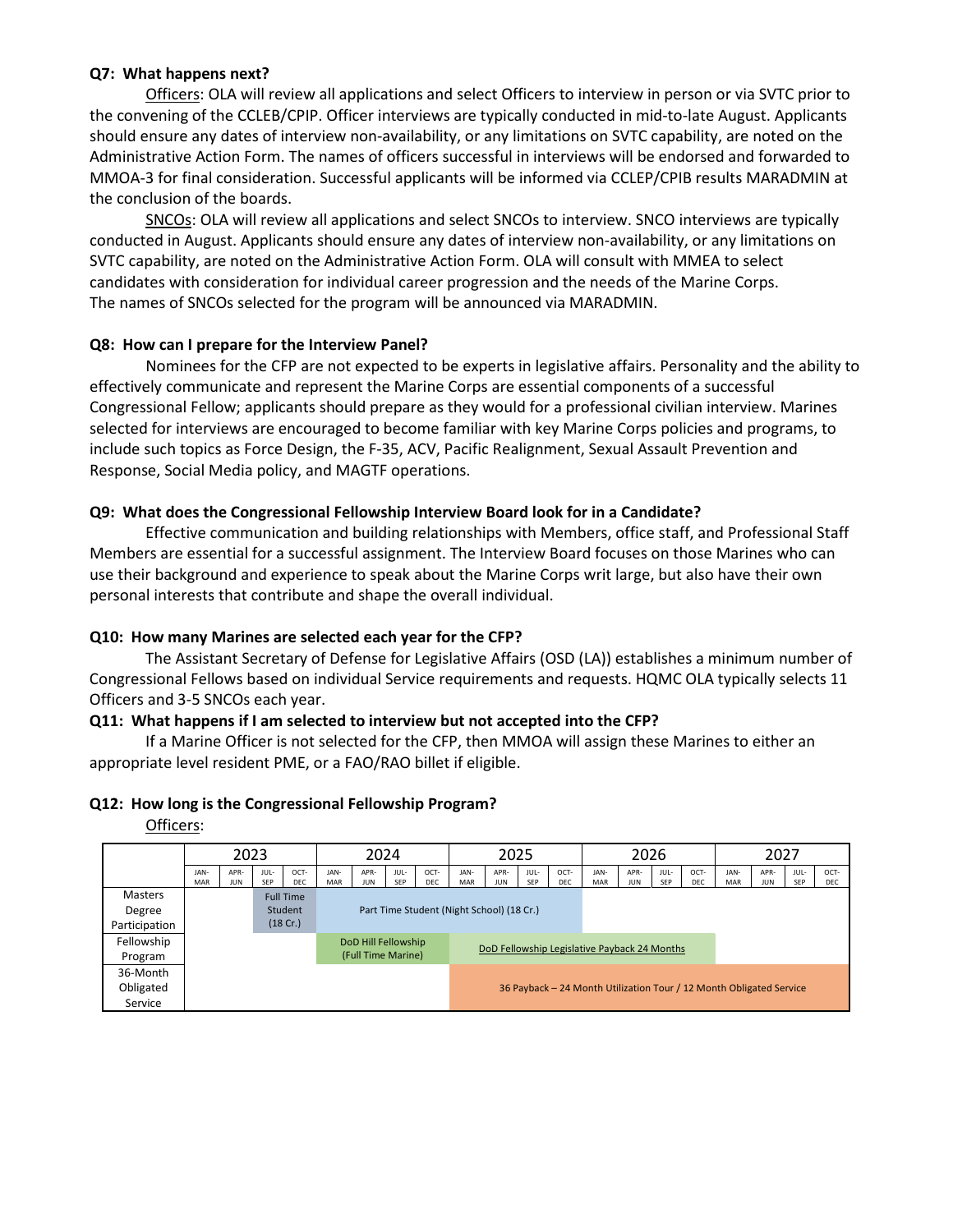#### SNCOs:

|                                  |                    |             | 2023                                       | 2024                                      |         |                    |             | 2025                                                  |             |             |                    |                    |             | 2026        |             | 2027                                                                |             |             |             |             |
|----------------------------------|--------------------|-------------|--------------------------------------------|-------------------------------------------|---------|--------------------|-------------|-------------------------------------------------------|-------------|-------------|--------------------|--------------------|-------------|-------------|-------------|---------------------------------------------------------------------|-------------|-------------|-------------|-------------|
|                                  | JAN-<br><b>MAR</b> | APR-<br>JUN | JUL-SEP                                    | OCT-DEC                                   | JAN-MAR | APR-<br><b>JUN</b> | JUL-<br>SEP | OCT-<br>DEC                                           | JAN-<br>MAR | APR-<br>JUN | JUL-<br><b>SEP</b> | OCT-<br><b>DEC</b> | JAN-<br>MAR | APR-<br>JUN | JUL-<br>SEP | OCT-DEC                                                             | JAN-<br>MAR | APR-<br>JUN | JUL-<br>SEP | OCT-<br>DEC |
| Fellowship<br>Program            |                    |             | Education /<br>Professional<br>Development | DoD Hill Fellowship<br>(Full Time Marine) |         |                    |             | DoD Fellowship Legislative Payback (Full Time Marine) |             |             |                    |                    |             |             |             |                                                                     |             |             |             |             |
| 36-Month<br>Obligated<br>Service |                    |             |                                            |                                           |         |                    |             |                                                       |             |             |                    |                    |             |             |             | 36 Payback - 24 Month Utilization Tour / 12 Month Obligated Service |             |             |             |             |

Fellows report to OLA in May or June of the year following application/selection. Officers begin study in a Master's in Public Policy (MPP) from George Mason University's Schar School of Policy and Government. SNCOs participate in professional development programs that include work with the Congressional Research Service and legislative familiarization courses conducted by the Government Affairs Institute at Georgetown University.

At the completion of this initial training, Fellows will receive their member assignment and report in early January, at the start of the Congressional Session, to serve as a personal staff member on Capitol Hill in the office of a Member of Congress. This assignment will last one year. This assignment may be with a Representative or Senator.

At the conclusion of this year, Fellows will complete a 24 month utilization billet designed to leverage the experience gained from working on Capitol Hill and apply their legislative knowledge within HQMC.

#### **Q13: What type of work can Congressional Fellows expect in a Member's Office?**

Marines are assigned to a member of the House or Senate for twelve months from January through December. Each Member's Office is a unique environment and experiences will vary considerably according to the needs and desires of the member. As a member of the Congressional Office, Fellows may expect to work on multiple portfolios (Defense, Veteran's Affairs, Trade, Foreign Affairs, Homeland Security, Intelligence, Transportation, Environmental/Space Science, Technology, or Welfare/ Social Security), coordinate travel, draft correspondence or proposed legislation, and meet with constituents and concerned interests in their portfolio areas. Additional duties include greeting visitors, answering constituent phone calls, and staffing members for meetings and committee hearings.

#### **Q14: Who serves as the RS and RO of those within the fellowship?**

During the six-month period before you start on the Hill, you will get a not observed report and the Program Manager will be the RS, and the Deputy Legislative Assistant will be the RO. When you are on the Hill, you will receive a not observed report where your Member's office will be the RS, and the Director of the House or Senate (Colonel) will be your RO.

### **Q15: How does the three-year service obligation work with the Fellowship and follow on two-year utilization tour?**

The two-year utilization tour and three-year service obligation are concurrent obligations. The duration of the service obligation does not prevent a Fellow from PCS'ing at the finality of their two-year utilization tour.